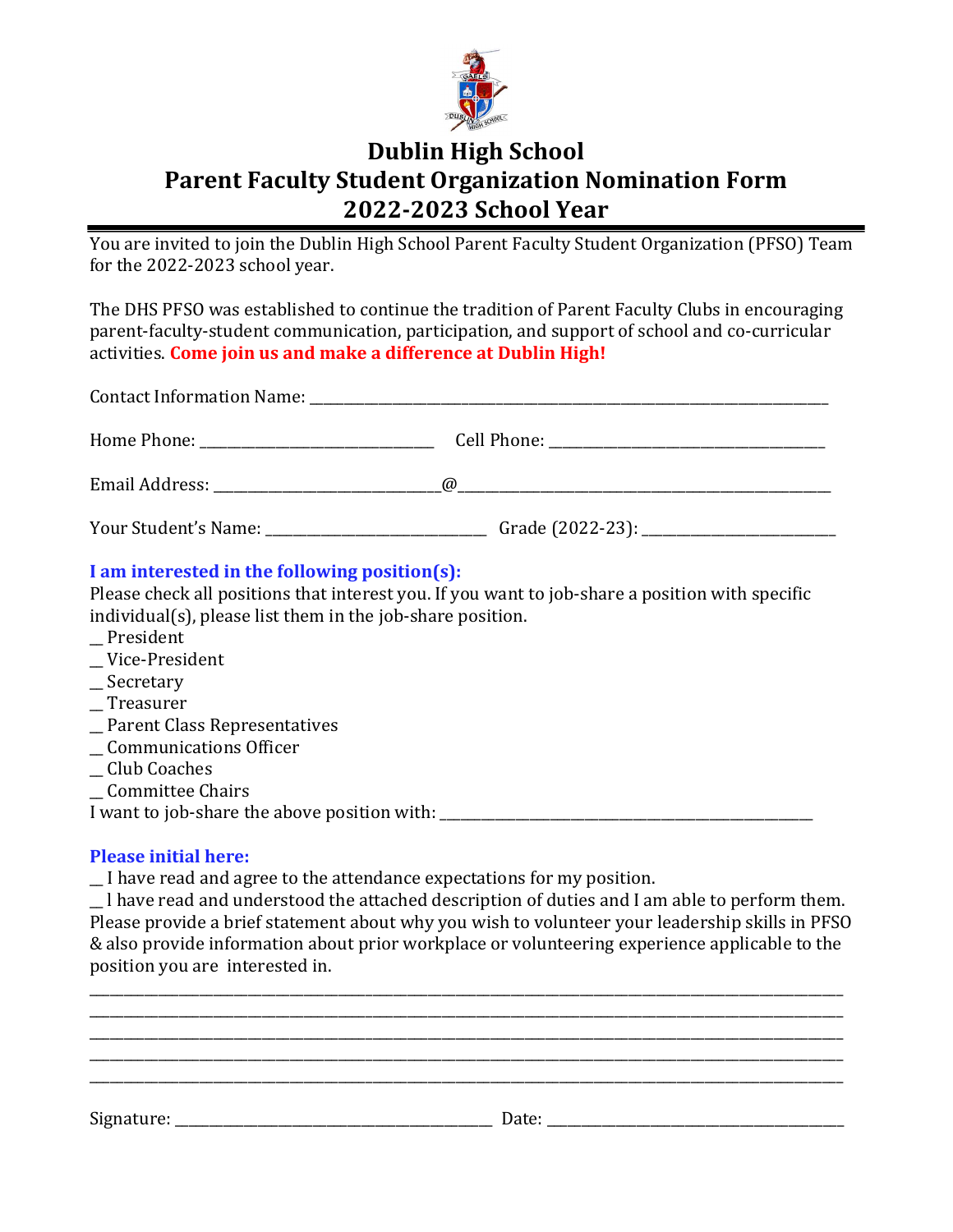## Duties of PFSO Team

The following is a detailed description of all the PFSO positions, if you would like to learn more about the DHS PFSO, please visit our http://www.dhspfso.com/:

President. The President shall:

- A. preside at all meetings
- B. arrange for audit
- C. recommend and advise all standing and temporary committees
- D. be an ex-officio member of all committees
- E. be one of the authorized signatures to countersign checks drawn by the Treasurer
- F. be liaison with administration
- G. coordinate the work of the officers and the committees in order that the purposes of the PFSO are promoted
- H. be familiar with the organization's by-laws
- I. enforce Roberts Rules of Order at all meetings
- J. make a notification and explanation of the organization to the incoming  $9<sup>th</sup>$  grade parents.

Vice President. The Vice President shall:

- A. preside in the absence of the President
- B. be liaison with administration
- C. be one of the authorized signatures to countersign checks drawn by the Treasurer
- D. assist the President with any duties
- E. coordinate and support all PFSO fundraising activities

**Secretary.** The Secretary shall:

- A. keep an accurate record of attendance and proceedings of each meeting
- B. be prepared to read on call the record of any business that may have been transacted at any previous meeting for the current year and one (1) year prior
- C. give a copy of the prior meeting's minutes to the President
- D. notify those interested of special agenda matters
- E. may be one of the authorized signatures to countersign checks drawn by the Treasurer, if needed
- F. handle necessary correspondence
- G. make appropriate numbers of copies of prior meeting's minutes for each meeting

Treasurer(s). The Treasurer shall:

- A. collect, receive, and disburse money when authorized by PFSO
- B. keep an accurate record of receipts and disbursements
- C. render regular reports at regular meetings of the Board, or as otherwise determined by the Board
- D. pay out all money with a check that has been countersigned by President, Vice President, or Secretary. Relatives may not countersign checks
- E. prepare an end of the year statement
- F. handle any State or Federal tax returns. This may entail an outside tax service
- G. maintain and follow-through company matching database

Parent Class Representatives. The four Parent Class Representatives shall: